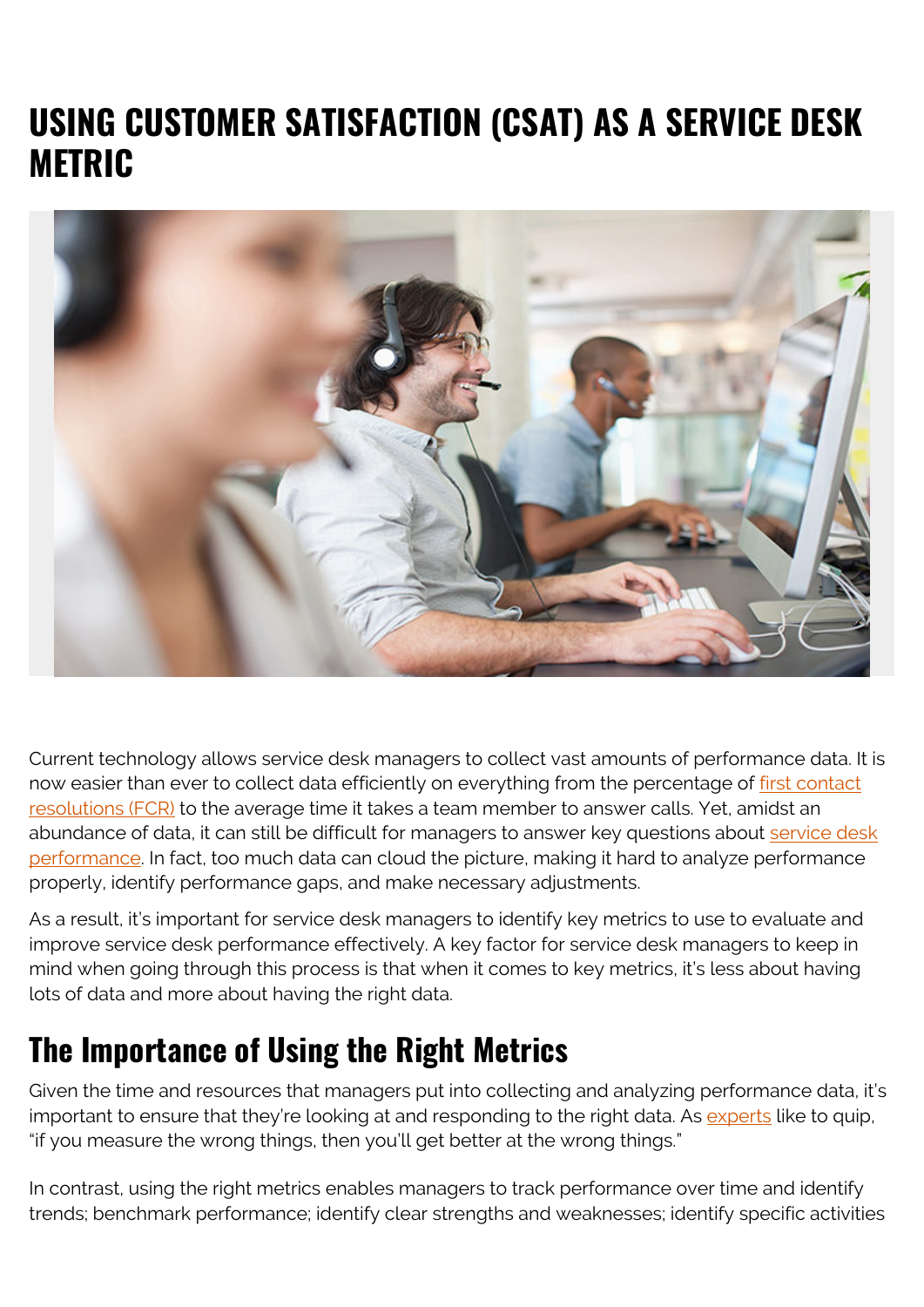to increase performance; and develop individual and team performance goals. Ultimately what this means is that for a service desk team to improve and meet performance goals consistently, it's essential that it measures and responds to meaningful metrics.

### **Why Customer Satisfaction is a Key Metric to Measure**

One essential metric to measure is customer satisfaction. Experts in the industry suggest that it's a foundational metric that every service desk manager should track. There are a couple of reasons why this is the case.

First, customer satisfaction is the driving goal for service desk teams. The best teams are always working to maximize customer satisfaction, ensuring that customers consistently have what they need when they need it, and satisfying customer expectations. Since service desk teams are always working to develop methods to increase customer satisfaction and loyalty, it logically follows that they should collect data around these same metrics.

Second, there are a number of key indicators that are impacted by customer service. As a result, measuring customer service provides information about a variety of organizational outputs and helps to simplify the data that managers use. For example, customer service metrics often include data on issues like average speed of answer, call quality, handle time, and first contact resolution. What this means for managers is that looking at customer satisfaction data can actually provide a good picture of the team's performance in a number of areas.

### **How to Develop Effective Customer Satisfaction Metrics**

While it's important to use customer service metrics to drive service desk performance, it's not always easy to collect and use this data effectively. While the right metrics will look different for every team, there are a few best practices that service desk managers can follow when developing customer satisfaction metrics.

To develop effective metrics, service desk managers should start by asking themselves and their teams, "what data will give the right information?" As part of this analysis, they should consider what questions to ask to collect that information.

When going through this analysis, it's often helpful to determine what your team's critical success factors are as they relate to customer service. A few potential CSFs include:

- 1. It's easy for customers to contact the service desk, request help, and provide feedback.
- 2. The service desk communicates well with customers, keeps customers informed, and meets stated expectations.
- 3. Customer issues are resolved quickly and efficiently.
- 4. Customer requests are addressed quickly and efficiently.
- 5. Customer issues are regularly resolved by the first contact.

Creating a list of CSFs gives service desk managers a clear picture of what their team is working towards when it comes to customer satisfaction. From this list, managers can then develop the specific metrics, or key performance indicators, that they'll use to measure their team's performance towards these goals.

For example, for the first CSF listed above, relating to the ease with which customers can contact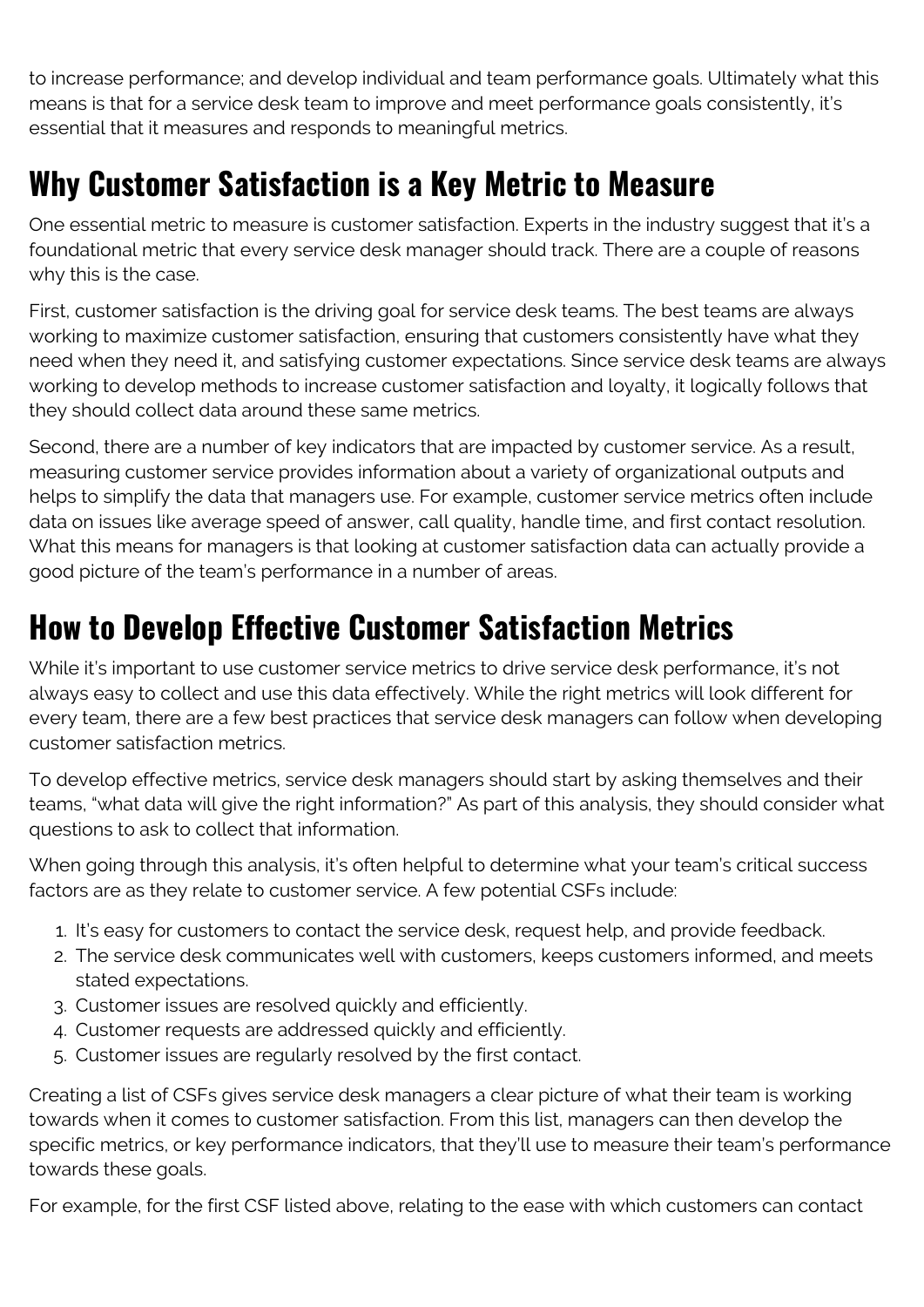the service desk, a manager might want to use metrics like:

- Can all customer interactions be initiated through either the phone or an online form?
- What is the percentage of calls answered within 30 seconds?
- What is the percentage of phone calls that are "abandoned" before being answered?
- What responses on a customer satisfaction survey shed light on "how easy is it to contact IT?"

Coming up with key metrics to evaluate each CSF is one effective way for managers to evaluate customer satisfaction effectively while using customer service as a key service desk metric.

## **Ways to Help Boost Customer Satisfaction Metrics**

Some benefits of using strong metrics are that they will help to highlight your team's areas of strengths as well as weaknesses. While it can be challenging, identifying areas of performance gaps is a key component of helping your team to get stronger. With that in mind, after collecting data, it's often necessary for managers to develop ways to help their teams boost customer satisfaction. Even though all teams are different and have unique needs, there are a few effective ways to identify performance gaps that managers should keep in mind.

#### **Utilize Automation**

The more automated you can make your service desk, the more efficient it will become. Automation enables you to be strategic about how your team members spend their time, which makes your service desk run faster and more efficiently.

#### **Create Self-Service Options**

The more your team is able to develop its service portal, the more opportunities you give customers to handle issues on their own. Your service portal should give customers access to the service catalog and knowledge base. Effectively developing this option means fewer tickets and more thorough information about the tickets that do come across your service desk. Both lead to better and more efficient resolutions of customer issues.

### **Use Service Level Agreements**

Service Level Agreements (SLAs) provide details about a ticket's scope of work while clearly setting expectations between the service desk and customer. Using SLAs helps customers understand what to expect while giving the service desk team guidelines for dealing with issues. Explore [SLA](https://blogs.bmc.com/blogs/sla-template-examples/) [Templates](https://blogs.bmc.com/blogs/sla-template-examples/) and [SLA Best Practices](https://blogs.bmc.com/blogs/sla-best-practices/) on BMC Blogs.

#### **Measure and Respond to Employee Feedback**

Often, the service desk team can provide the most detail about what practices and procedures are most effective and the best ways to boost customer satisfaction. As a result, it's important to regularly survey team members, formally and informally, to get their feedback on the team's performance and potential areas of improvement.

Service desk managers have access to copious amounts of data. However, too much data can actually be counterproductive. Rather than getting lost in the data, consider focusing your team's